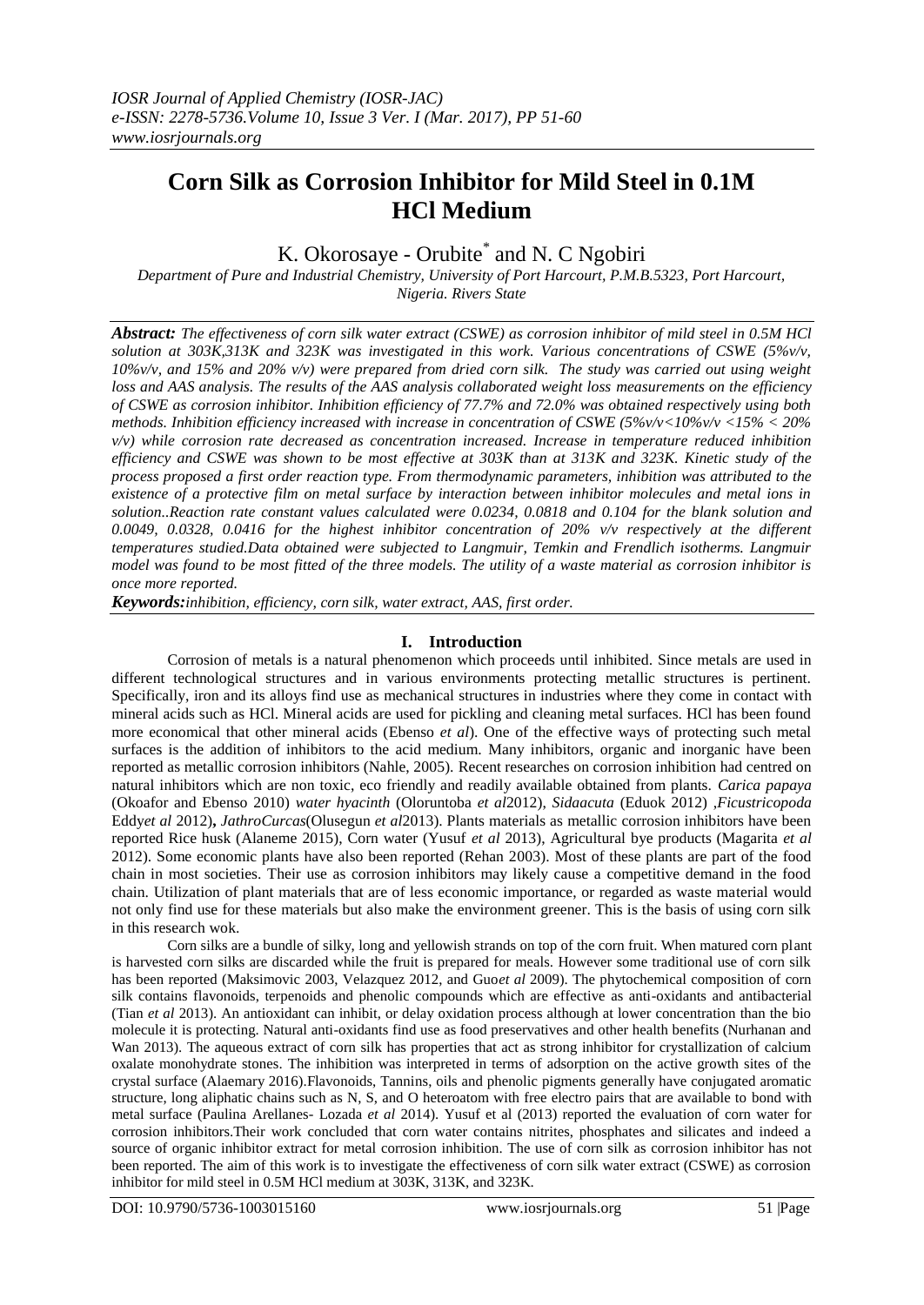# **II. Materials And Methods**

The corrosive environment, 0.5M HCl prepared according to known standards. Mild steel sheets with composition,  $(C, 0.16-18\%, Mn\ 0.7-0.9\%, P\ 0.0\ 4\%, Si\ 0.40\%$  and S,  $0.04\%)$  were obtained from the Engineering workshop of the university of Port Harcourt Choba Rivers State Nigeria. They were cut into 4cm/3cm sizes of 1.0mm thickness. The coupons were perforated at the top center with holes of diameter 2.0mm to allow passage of thread. They were mechanically cleaned and scrubbed with sandpaper to expose shining surfaces, degreased in absolute ethanol and dipped in acetone and finally dried in an oven at  $40^{\circ}$ C. Dried coupons were stored in a desiccators before use. The initial weight of the coupons was taken using an analytical weighing balance. Each weight was an average of three replicate measurements. The months of April to September are usually the season for harvesting corn in Nigeria. It is common place to see local women selling cooked corn on the roadsides to individuals. Corn silk was obtained from these vendors at the East-West road junction of the University of Port-Harcourt. They were rinsed with deionised water to remove sand and dirt, sun dried and further dried in an oven at  $60^{\circ}$ Cfor 3 hours. Dried corn silks were ground to powder form, thereafter 90g of dried corn silk were soaked in one liter of deionised water for 48 hours. The mixture was filtered with a whatman filter paper to separate filtrate from residue. The filtration process was done severally to obtain a clear solution. This was labeled as the stock solution or corn silk water extracts (CSWE).

## **Serial Dilution**

Different volumes of the stock solution were measured into four beakers. The volume in each better made up to 100ml by the prepared 0.5M. HCl, these were the test solutions;

50%  $\frac{v}{v}$  (95ml of 0.5M HCl + 5ml of extract) 10%  $v /_{v}$  (90ml of 0.5M HCl + 10ml of extract) 10%  $v/v$  (85ml of 0.5M HCl + 15ml of extract)  $20\% \frac{v}{v}$  (85ml of 0.5M HCl + 20ml of extract) A fifth beaker contained only 0.5M HCl.

#### **Weight Loss Measurement**

Five previously weighed coupons were plunged into the beakers containing various volumes of extract and 0.5M HCl. The coupons were retrieved after every 24 hours for interval of 7 day; washed, dried and weighed. Weight loss of coupons was calculated using the formulae,

 $\Delta_w = w_f w_i$  ……... (1) Where  $\Delta w$  = weight loss (gms)

 $w_f$  = final weight of coupons

 $w_i$  = initial weight of coupons

#### **Atomic Absorption Spectroscopy (AAS) Analysis**

Atomic absorption spectroscopy was conducted to determine the concentration of  $Fe<sup>2+</sup>$  ions that leached into the 0.5M HCl solution in the absence and presence of CSWE. An Avanta version 2.02 AAS was used. As the coupons are removed and washed every 24 hours for the weight loss measurement, the 0.5M HCl solutions were taken to be tested for  $Fe^{2+}$  concentration in the solution. The first set of solutions were without CSWE extract which served as the blank while the second set contained the extract in the various concentrations.

#### **III. Results And Discussions**

Weight loss of mildsteel coupons in the absence and presence of CSWE 0.5M HCl are presented in Fig. 1. The remarkable difference in weight loss on addition of CSWE reveals that it actually retarded mild steel corrosion. As evident in the graph, even the lowest concentration of 5%v/v CSWE recorded a weight loss value lower than that of the blank (absence of inhibitor).

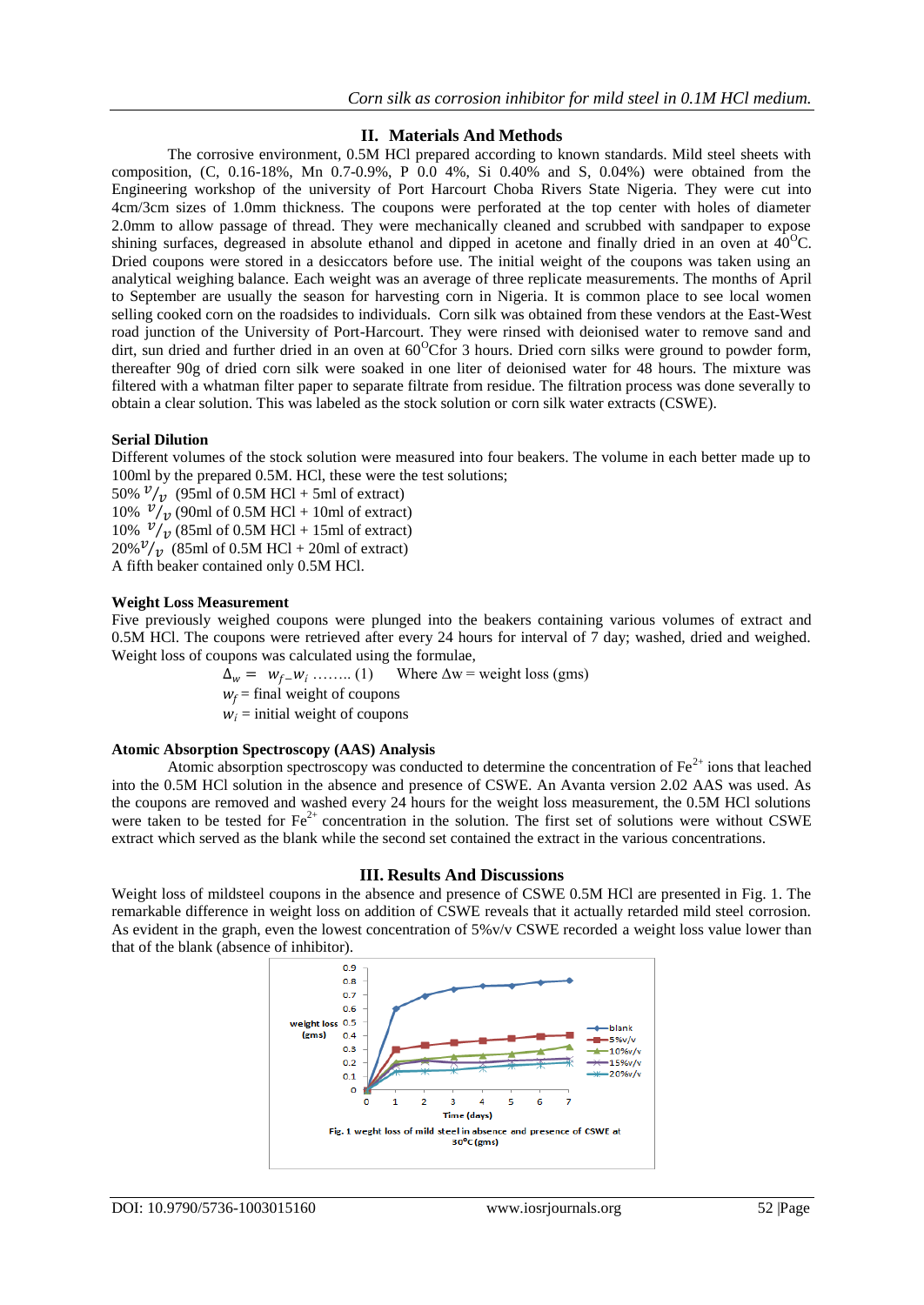Plant extracts have been widely reported to inhibit metal corrosion and specifically mild steel corrosion in acid medium (Negm *et al* 2012, Khadijah*et al* 2015, Taissa *et al* 2015 and Hart 2016). Inhibition process was attributed to the formation of a surface film resulting from interaction between metal ions and inhibitor molecules. Cornsilk like most plants contains flavonoids and phenolic compounds. These all have anti oxidant activity and show good chelating behaviour with  $Fe^{2+}$ ions in solution. They may have formed a film, spread over metal surface causing a barrier between metal surface and corrosion environment (0.5M HCl) (Ebrahim Zadel et al 2008). The weight loss was observed to decrease with increase in concentration of inhibitor hence the weight loss value for 5%v/v is the lowest (0.3001gms) while 20%v/v recorded the highest (0.1386gms) on the first day of introduction of the extract. As concentration increased, more inhibitor molecules were available and deposited on metal surface. The separation between metal surface and acid solution thereby increased. This pattern of metal protection is reported for most plant extracts (Alanewe *et al* 2014, Rehan 2003). These are indications that CSWE has good corrosion inhibition performance.

The corrosion rate of mild steel in the absence and presence of CSWE was calculated at temperatures 303K, 313K and 323K, using equation 2 below,

 $C_R = \frac{K\Delta W}{\Delta T}$  ………… (2) where is corrosion rate in mm/yr, K is constant (87.6), D is density (g/cm<sup>3</sup> ), A is area of the coupons  $(cm<sup>3</sup>)$  and T is exposure time (hrs).



The plots are presented in Fig. 2. Corrosion rate followed same trend as weight loss data. The highest corrosion rate was observed in the absence of extract (0.9603mm/yr) and lowest for the highest extract concentration 20%v/v (0.44mm/yr).Corrosion rate was also observed to decrease with time. In all the concentrations studied, the corrosion rate value was least on the first day and highest on the  $7<sup>th</sup>$  day.

The corrosion mitigation capacity is evaluated by the inhibition efficiency. For this study, the corrosion inhibition efficiency was calculated using the expression,

$$
1 \text{ E}\% = 1 - \frac{C_{Rinh}}{C_{Rblank}} x \frac{100}{1} \dots \dots \dots \dots \dots 3
$$

Where  $C_{Rinh}$  and  $C_{Rblank}$  represent corrosion rates in presence and absence of CSWE

The results are presented in Fig 3. As expected, corrosion inhibition efficiency increased with increase in concentration of CSWE. As concentration of extract increased more inhibitor molecules deposited on metal surface to cause a barrier between metal surface and corrosive molecules. Most plant extracts exhibit this behavioral pattern (El- Etre 2003, Okoafor 2014).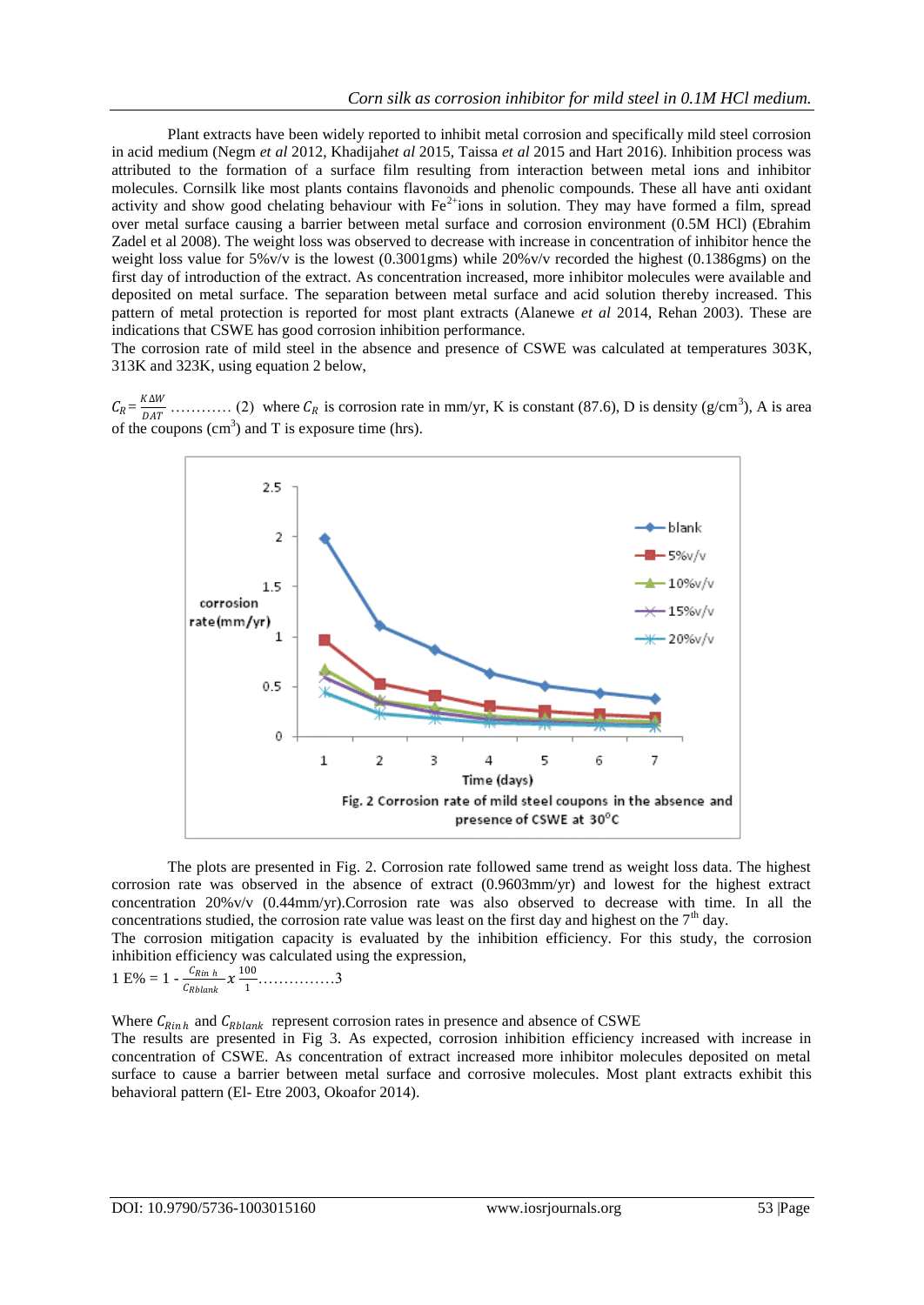#### **Effect of time on inhibition efficiency.**

The effect of time on inhibition efficiency is shown in Fig 3.



For all the concentrations studied, the inhibition efficiency increased progressively from the first day and was at maximum on the second or third day. It follows therefore that although inhibition efficiency is concentration dependent; the effectiveness of CSWE was limited to the first three days. Rehan (2003) observed similar trend studying the corrosion inhibition of steel in 0.2M HCl by plant extracts, that the inhibition of reached maximum after a day and remained constant throughout the seven days of study. The bio degradable nature of the extract by microbes in the environment was given as reason for this observation. The gradual protection of mild steel surface within the first three days could probably be attributed to precipitation of corrosion products, mainly oxides, which blocked the metal surface in addition to CSWE molecules. Inhibition efficiency was at a maximum on the second day for concentration  $5\%$  v/v and  $10\%$  v/v. As concentration increased to 15%v/v and 20%v/v maximum inhibition was observed on the  $3<sup>rd</sup>$  day. At lower CSWE concentration and on the  $2<sup>nd</sup>$  day fewer inhibitor molecules were available on mild steel surface while continued microbial activities break down surface film and exposed metal surface. Increase in concentration introduced more inhibitor molecules which slightly reduced the effect of the microbial activities on the protective film. This may explain the shift from  $2<sup>nd</sup>$  day to the  $3<sup>rd</sup>$  day. The maximum inhibition efficiency was observed on the  $3<sup>rd</sup>$ day for the 20%v/vconcentration.

#### **Temperature dependence of inhibition efficiency**

The temperature dependence of the inhibition efficiency is similar to reports by other researchers (Alaneme 2015, Singh 2010). CSWE protection of mild steel surface was less efficient at higher temperatures of  $40^{\circ}$ C and  $50^{\circ}$ C. Temperature has been known to increase the rate of most chemical reactions. Two reason may be deduced to explain this inhibition efficiency pattern; according to Singh (2010), at these higher temperatures there was increased rate of dissolution of mild steel and secondly partial desorption of the inhibitor molecules form the metal surface. The result is shown in Fig 4.

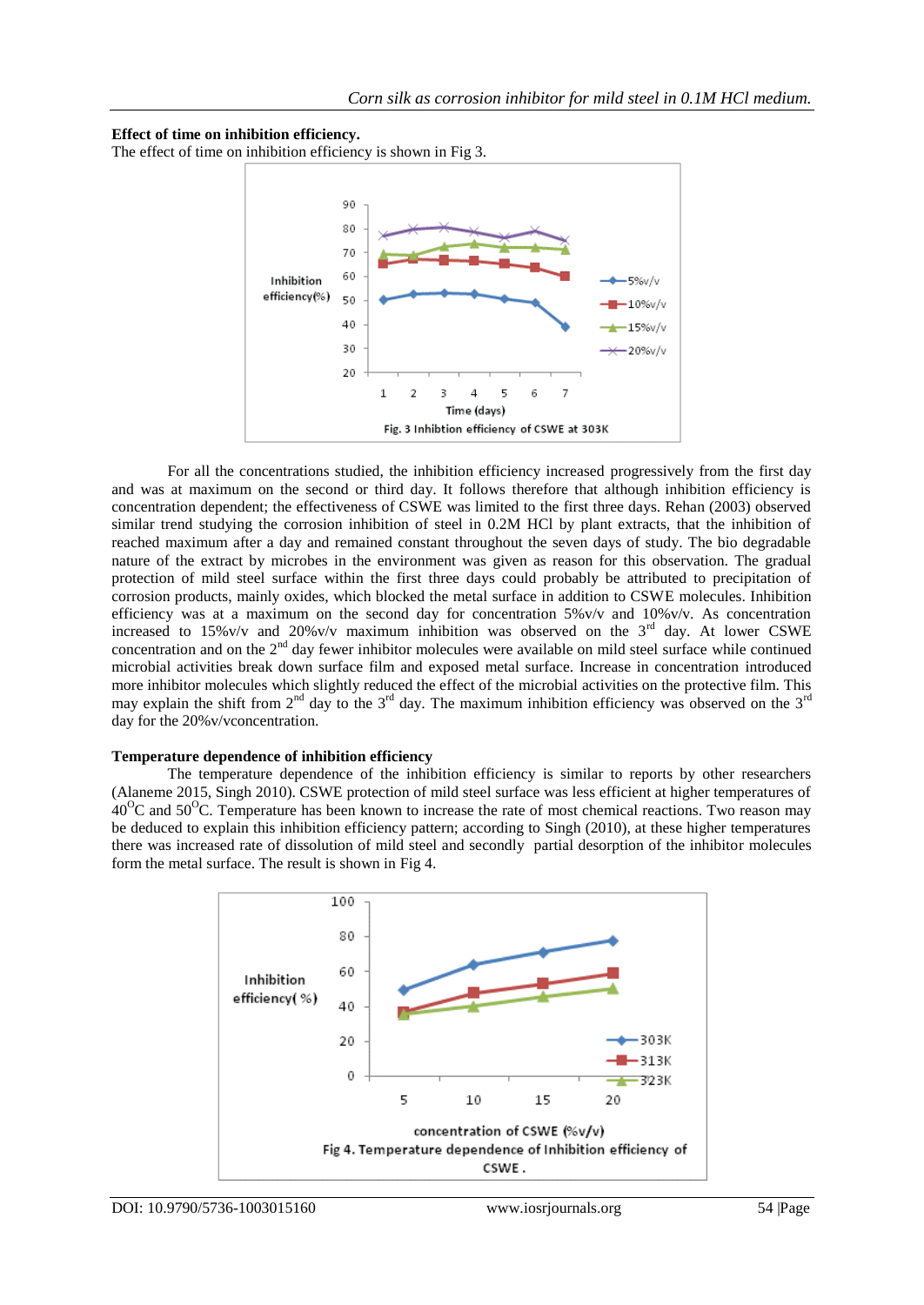# **TEMPERATURE DEPENDENCE OF CORROSION RATE.**

Corrosion rate increase with increase in temperature as expected. This is because at higher temperatures, reacting molecules gain more kinetic energy and speed up the corrosion reaction. The effect of concentration at these higher temperatures (313K, 323K) is still remarkable. Corrosion rate decreased with increase in concentration, depicting increase in inhibitor molecules and better coverage of metal surface. A corrosion rate at different temperatures is shown in Fig 5.



#### **Kinetics of the Corrosion Reaction**

Chemical kinetics includes investigations of how experimental conditions can influence the rate of a chemical reaction. The rate constant gives a direct measure of the relative corrosion rate; how fast or slow the reaction is, generally a small value equates a slow reaction while a large means reaction is rapid. For this study the rate constant was calculated using equation 4

```
k = \frac{2.303}{T} \log \frac{w_i}{w_f}w_i \ltimes w_f are initial and final weights of coupon, T is temperature.
```
Calculated values are presented in Table 1. Rate constant for the blank solution (absence of CSWE) is obviously higher than rate constant for the solutions with various concentrations of CSWE. Rate constant values follow the pattern already described for corrosion rate and inhibition efficiency. It was lowest for the highest concentration of 20%v/v of CSWE.

| Conc. of CSWE | Inhibition efficiency |      |      | Rate constant (k) |        |        |  |  |  |
|---------------|-----------------------|------|------|-------------------|--------|--------|--|--|--|
|               | 303K                  | 313K | 323K | 303K              | 313K   | 323K   |  |  |  |
| <b>Blank</b>  |                       |      |      | 0.0234            | 0.0818 | 0.104  |  |  |  |
| $5\%$ v/v     | 49.4                  | 36.7 | 35.4 | 0.0114            | 0.0514 | 0.0635 |  |  |  |
| $10\%$ v/v    | 64                    | 47.7 | 40   | 0.0086            | 0.0423 | 0.0519 |  |  |  |
| $15\%$ v/v    |                       | 53   | 45.8 | 0.0067            | 0.0384 | 0.0471 |  |  |  |
| $20\%$ v/v    | 77.7                  | 59   | 50.4 | 0.0049            | 0.0328 | 0.0416 |  |  |  |

**Table 1.** Inhibition efficiency and Rate constant atdifferent temperatures

# **Concentration of Fe2+ ions in solution.**

This measurement was done to confirm the result of the weight loss experiment. Fig. 7 is a plot of the concentration of  $Fe<sup>2+</sup>$  ions as mild steel coupons corrode in the absence and presence of CSWE.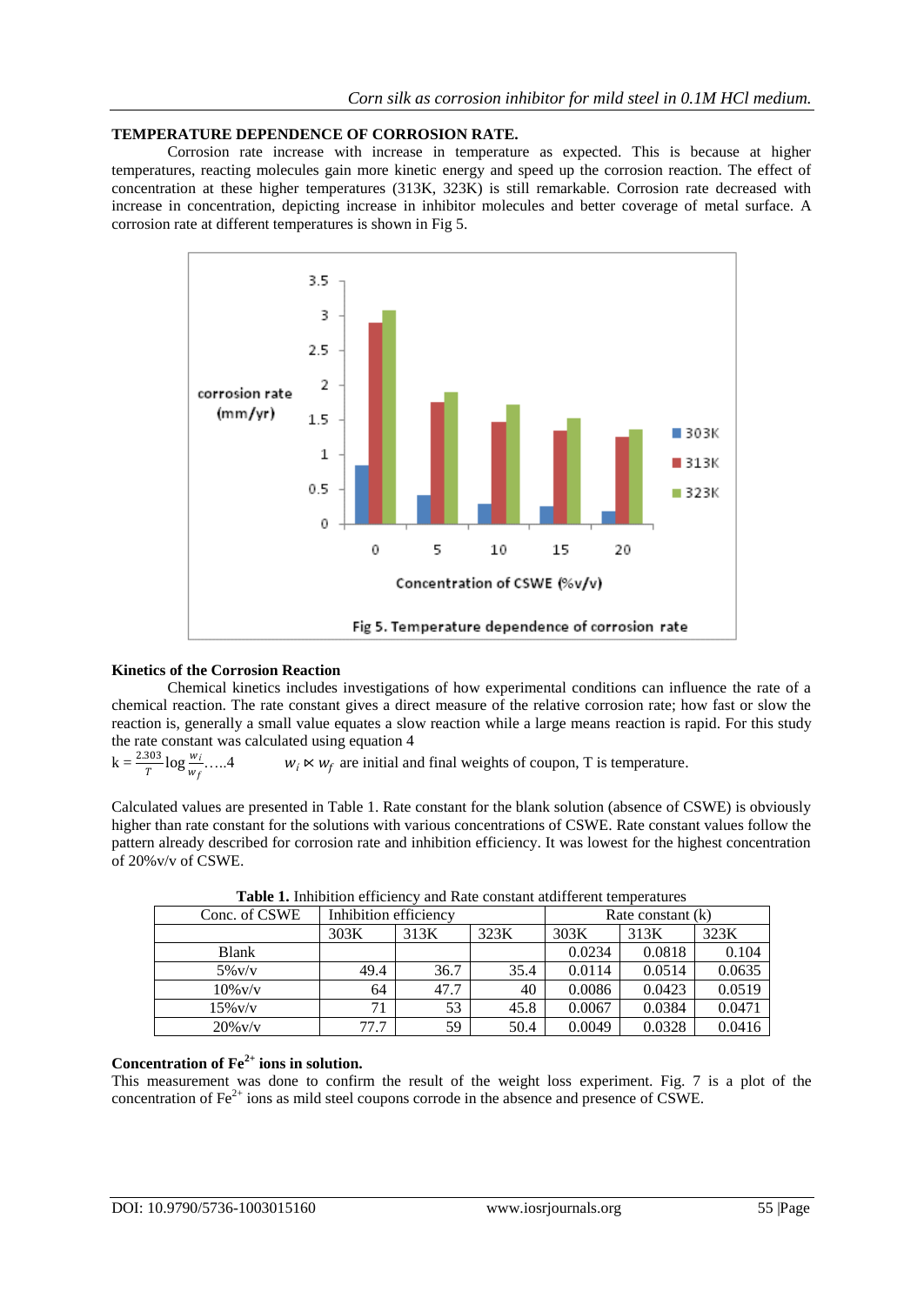

The result is similar to the weight loss data. There was an obvious decrease in concentration of  $Fe^{2+}$ ions as CSWE was added to the solution. This is a clear indication that the extract slowed down the dissolution of mild steel coupon.The concentration dependency of inhibition of mild steel was also confirmed by amount of  $Fe<sup>2+</sup>$  ions in solution. AAS analysis shows that there was a steady decrease in concentration of Fe<sup>2+</sup>ions as the concentration of CSWE increased from 5%v/v to 20%v/v. An indication that more inhibitor molecules were available, the less  $Fe<sup>2+</sup>$ ions produced by the oxidation reaction, Fe  $\rightarrow$  Fe<sup>2+</sup> + 2e. This agrees with results from weight loss experiment; calculated corrosion rate values and inhibition efficiency follow similar pattern as weight loss experiment as evident in Fig 8 and Table 2. Corrosion rate decreased as the extract concentration increased while inhibition efficiency increased with increase in concentration.

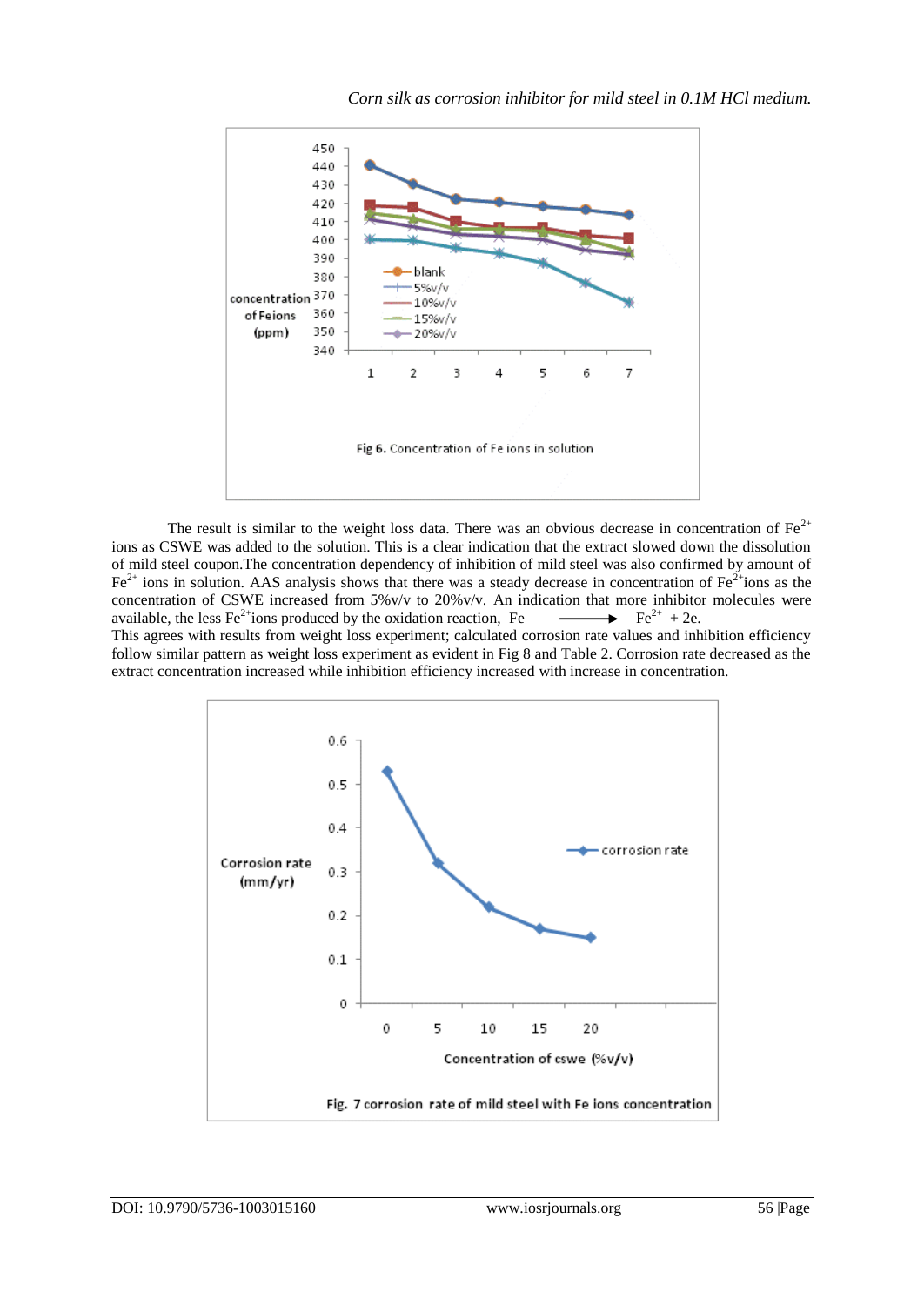| surface coverage $(\Theta)$ |       |       | Half life (days) |       |       |  |
|-----------------------------|-------|-------|------------------|-------|-------|--|
| 303                         | 313   | 323   | 303              | 313   | 323   |  |
|                             |       |       | 29.6             | 8.47  | 6.76  |  |
| 0.494                       | 0.367 | 0.354 | 60.8             | 13.48 | 10.91 |  |
| 0.64                        | 0.477 | 0.4   | 80.58            | 16.38 | 13.35 |  |
| 0.71                        | 0.53  | 0.458 | 103.4            | 18.04 | 14.71 |  |
| 0.77                        | 0.59  | 0.504 | 141.4            | 21.12 | 16.65 |  |

**Table 2.** Surface coverage and half life values at different temperatures

# **IV. Adsorption Isotherms**

Most natural inhibitors protect metal by forming protective film on metal surface. The extent of protection can be estimated by calculating the surface coverage of the metal. Surface coverage was calculated using the formula below

 $\Theta = 1 - \frac{C R \ln h}{C R L}$ CRbla nk .......(5) CRinh & CRblank (mm/yr) is corrosion rate in presence and absence of inhibitor. Values are shown in Table 2. Oguzie et al (2007) attributed the availability of such protective film to

adsorption effect by organic inhibitors containing S and N atoms. Adsorption study is used to describe the existence of higher concentration of any particular substance at the surface of a liquid or solid than is present in the bulk solution. Data obtained from thus study was filled into three adsorption models, Langmuir, Temkin and Frendlichisotherms, so as to ascertain the existence and nature of any particular substance on metal surface. The plots are shown in Fig 6-9.The oxidation reaction resulting to metal dissolution can be related closely to absorption of CSWE molecules on mild steel surface. Adsorption isotherms give information on metal-inhibitor interaction (Manimegalai 2015) and the reaction of metal surface and inhibitor.  $(\Theta)$ Expresses the extent of coverage of inhibitor molecules on metal surface. The relationship between surface coverage and inhibitor molecules (concentration) is portrayed in these three adsorption isotherms. Langmuir isotherm was tested using equation (5),

 $\mathcal{C}_{0}^{(n)}$  $\frac{c}{\theta} = \frac{1}{\text{Ka}}$ Kad where C is inhibitor concentration $\Theta$ is surface coverage and  $K_{ad}$  is the adsorption equilibrium constant. Kad represents the strength between adsorbate and adsorbent (Ating *et al* 2010) A plot of  $C_{\bigoplus}$  versus C gave a straight line graph with



Correlation coefficient values  $(R^2)$  which is almost unity: the isotherm fitted even in higher temperatures.The degree of surface coverage as expressed by the Temkin isotherm was obtained by plotting  $\theta$ against log  $C$  as presented in Fig. 8. A plot of log  $\theta$  against log  $C$  is shown in Fig 9 for Frendlich Isotherm. The correlation coefficient  $R^2$  for all the isotherms shows that Langmuir isotherm is most fitted ( $R^2$  is from 0.998, 0.996 and 0.988) to describe the nature adsorption on mild steel surface.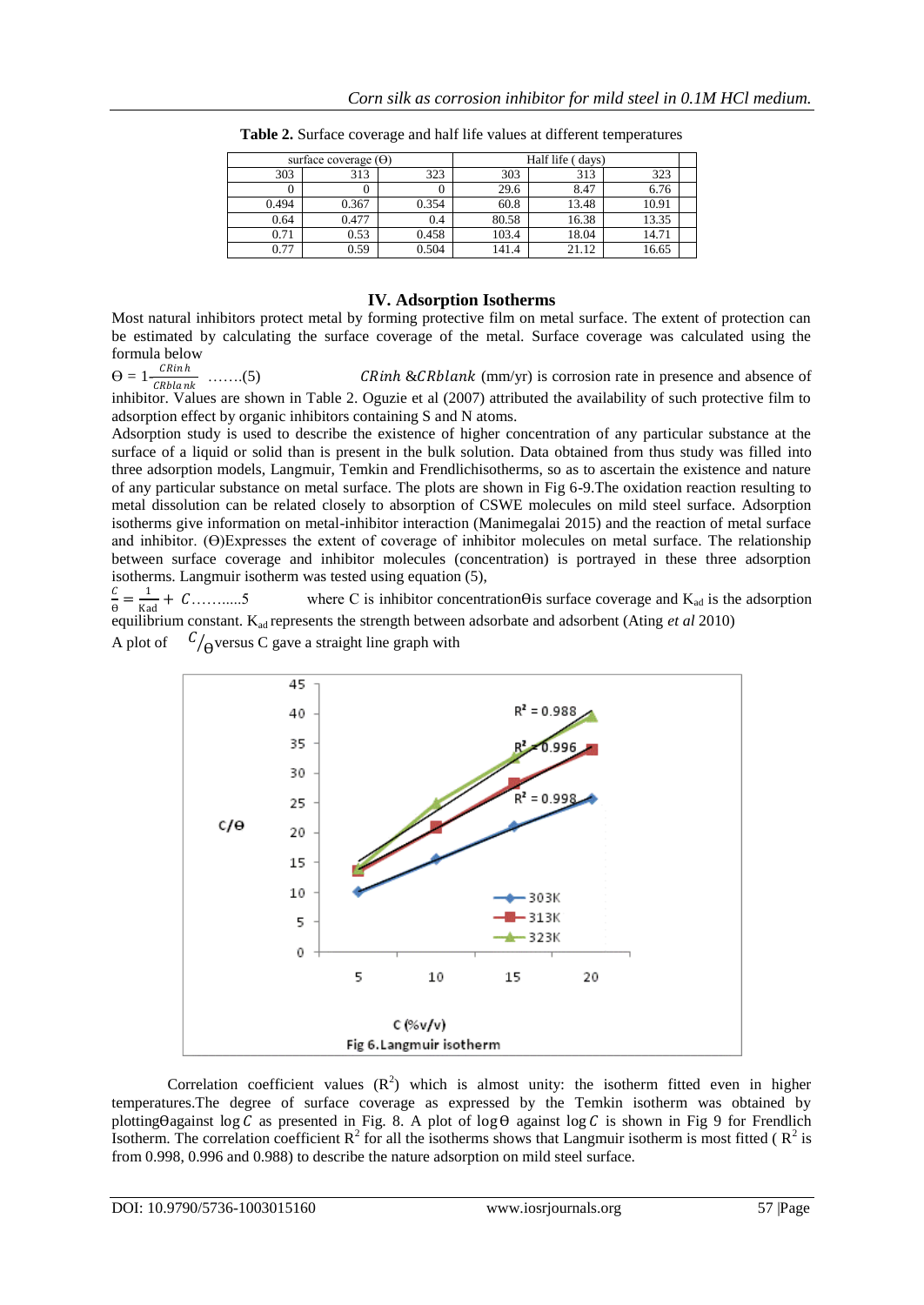

# **V. Mechanism of Inhibition**

From the isotherms, the mechanism of inhibition of mild steel's corrosion is 0.5M HCl by CSWE could be attributed to the adsorption of phytochemicals present in CSWE on mild steel surface producing a barrier or protective film which separates metal surface form the corrosive environment. Adsorption of metal surface is either physical (physisorption) or chemical (chemisorption). Physisorption depicts weak dipole- dipole attractions while Chemisorptions involves electron sharing or transfer between inhibitor molecules and metal ions. The interaction between metal surface and inhibitor in this work is rather weak. Hence as temperature increasesthe film is broken exposing mild steel to more attack by the environment. The resultant effect is an increase in corrosion rate and metal dissolution at these higher temperatures. Corn silk like most plants has constituents such as alkaloids, phenolic compounds, flavonoids and steroids which all contain the heteroatoms O, N and S. It is not possible to assign the inhibitive effect to any specific constituent (Janaina Cardozo da Rocha et al 2014). Generally speaking the afore mentioned hetero atoms meet the characteristics of corrosion inhibitors. The hydroxyl groups in them can be adsorbed on metal surface through H- bonding.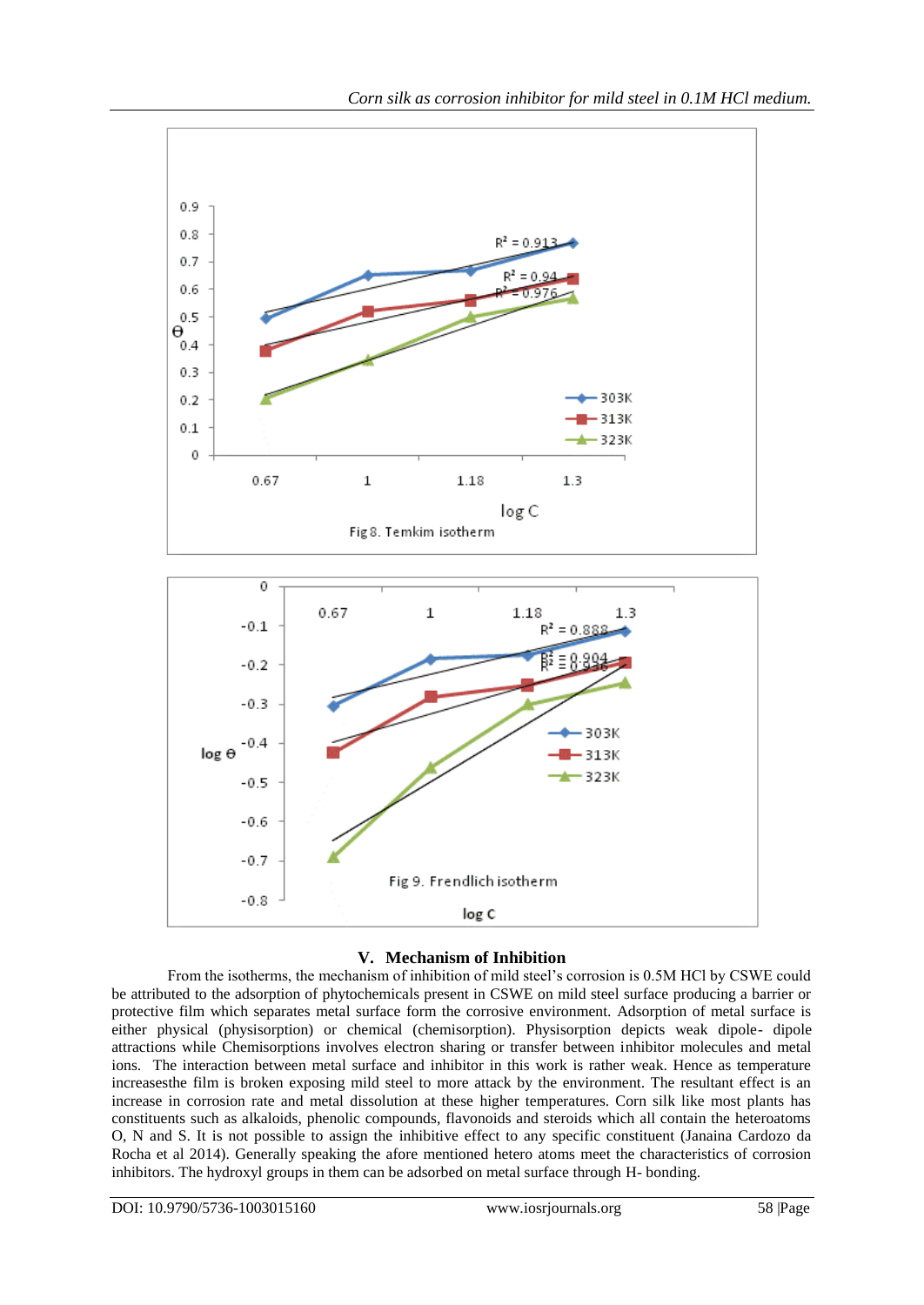These organic molecules exist in CSWE either as neutral molecules or in prorogated organic molecules in aqueous acidic solution. The molecular electron structure determines the effectiveness of a corrosion inhibitor. The corn silk water extract may have been absorbed on the surface of the metal on the basis of donoracceptor interactions between  $\pi$ electrons of the aromatic ring and vacant d-orbital's. Ghulamullah *et al* reiterates that the adsorption mechanism of organic inhibitors at metal / solution interface may consist of one or more steps different ; replacement of water molecules initially adsorbed on metal surface by inhibitor molecules (step 1), and subsequently combination of inhibitor with metal ions in solution (step 2),

 $Inh<sub>sol</sub> + xH<sub>2</sub>O \rightarrow Inh<sub>ad</sub> + H<sub>2</sub>O<sub>sol</sub>$  $Fe^{2+}$  +lh $\rightarrow Fe^{2+}$  + 2*e* … ... ... ... ... step 1  $Fe^{2+} + Inh \rightarrow (Fe^{2+} - Inh 2^{+} ..... step 2)$  $(lnh = inhibitor)$ 

 $(Fe^{2t} - \ln h)^{2}$  is adsorbed on mild steel surface by weak forces of attraction – van der Waals to form a protective film on mild steel surface. The inhibitive effect of the film therefore depends on its stability and concentration.

#### **VI. Conclusion**

Corn silk water extract has been found to be an effective inhibitor for mild steel in 0.5M HCl. Weight loss and AAS data were complimentary (inhibition efficiency at 303K,was 77.7% and 72.2% respectively from the two methods used).A decrease in weight loss of coupons and concentration of Fe ions leached into solution of the different concentrations studied reveal that CSWE is indeed a corrosion inhibitor of mild steel in 0.5M HCl. Inhibitive property is attributed to the hetero atoms N,O and S presence in its phytochemical composition. Inhibition efficiency increased with increase in concentration of inhibitor and decreased with increase in temperature. CWSE was observed to have maximum inhibition within the first three days and is affected by microbial activities in the environment thereafter. Experimental data fitted intoLangmuuir, Temkin and Frendlich isotherms shows the Langmuir isotherm more appropriate to describe the adsorption process, suggesting the existence of weak van der Waals forces of attraction on metal surface. These were responsible for theformation of a protective film as barrier between metal and corrosive environment.

#### **References**

- [1]. Alaemary, G A; Refaat, A S. Crystallization of calcium oxalate monohydrate crystals (COM) in the presence of corn silk and trigonellafoenumGraecum. World Journal of Pharmaceutical Research, 5 (3) 1764-1777.
- [2]. Alaneme, K K; Daramola, Y S; Olusegun, S J; Afolabi, A S (2015). Corrosion inhibition and adsorption characteristics of Rice Husk extract on mild steel immersed in 1M H<sub>2</sub>SO<sub>4</sub> and HCl solutions. International Journal of Electrochemical Science, 10 (2015) 3553-3567.
- [3]. Ating, F B; Umoren, E I; Udosoro(2010). Leaves extract of Ananassativum as green inhibitor for Aluminium in hydrochloric acid solutions. Green Chemistry Letters and Reviews, 3 (2), 61-68.
- [4]. Ebenso, E E; Obot, I B ;Murulana, L C(2010). Quinoline and its derivatives as effective corrosion inhibitors for mild steel in acidic media. International Journal of Electrochemical Science, 5 (2010) 1574 -1586.
- [5]. Ebrahimzadel , M A; Hosseinimehr , S J ; Hamidinia, A; Jafari , M (2008). Antioxidant and free radical scavenging activity of feijoasellowiana fruit peels and leaves. Pharmacologyonline 1: 7-14.
- [6]. Eddy, U M; Ameh , P O; Gwarzo, M Y; Okop , I J; Dodo, S N (2013). Physiochemical study and corrosion inhibition potentials of Ficustricopoda for Aluminium in acidic medium. PortugaliaeElectrochimicaActa ,3(2)79-93.
- [7]. Emmanuel, S A; Olutayo, O; Salisu, A; Saheed, O A; Godwin , E (2016). Chemical evaluation, free radical scavenging activities and antimicrobial evaluation of methanolic extracts of corn (Zeamays ). Journal of advances in medical and pharmaceutical sciences, 9 (4) 1-8.
- [8]. El- Etre, A Y (2016). Khillah extract as inhibitor for acid corrosion of SX316 steel. Applied Surface Science, , 252, 8521-8525.
- [9]. Etuok, UM; Umoren, SA and Udoh, AP (2012). Synergistic inhibition Effects between leaves and stem extract of Sidaacuta and iodide ions on mild steel corrosion in 1M H<sub>2</sub>SO<sub>4</sub>. African Journal of Chemistry, 5 (2012) 319-325.
- [10]. Guo, J; Tonjun, L; Linna, H; Yongmei, L (2009). The effect of corn silk on glycaemic metabolism, Nutrition and Metabolism .2009 , 6:47.
- [11]. Hart, K G; Okorosaye Orubite, K; James, OA (2016). Corrosion inhibition of copper in sea water by Xanthosomaspp leaves extract (XLE) . International Journal of advanced research in Chemical Science , 3 (12) 1-7.
- [12]. Janaina Cardozo da Rocha; Jose Antonio da Cunha Ponciano Gomes; ElianeD'Elia (2014). Aqueous extract of mango and orange peel as green inhibitor for carbon steel in hydrochloric acid solution. Mat. Res. 17(6) Sao Carlos. http://dx.doi.org/10.1590/1516- 1439.285014.
- [13]. Khadijah, M E; Awra, O A; Bayan, A T; Naija, M A (2015). Corrosion and corrosion inhibition of cast iron in Hydrochloric acid (HCl) solution by cantaloupe (cucumismelo ) as green inhibitor . African Journal of Pure and Applied Chemistry, 9 (3) 39-49.
- [14]. Magarita, K; Kristy, G; Alla, F; Liz , A (2012). Novel corrosion inhibitors derived from Agricultural by products: Potential applications in water treatment. Paper presented to NACE international, corteccorporation . 4119 white Bear parkway. St Paul , Minnesota , 55110 , USA.
- [15]. Maksimovic , Z; Dorde, M; Nada, K (2005). Phenolic content and antioxidant activity of Maydis stigma extracts. Bioresources Technology, 96 (8) 873-877.
- [16]. Manimegalai , S; Manjula , P; (2015). Thermodynamic and Adsorption studies for corrosion of mild steel in aqueous media by sargasamswartzii( Brown algae ). Journal of material Enviromentalscience , 6 (6), 1629-1637.
- [17]. Nahle, A (2005). Inhibition of corrosion of iron in HCl solution by semicarbazones andthiosemicabarzones, Bulletin of Electrochemistry, 21 (6) 275-281.